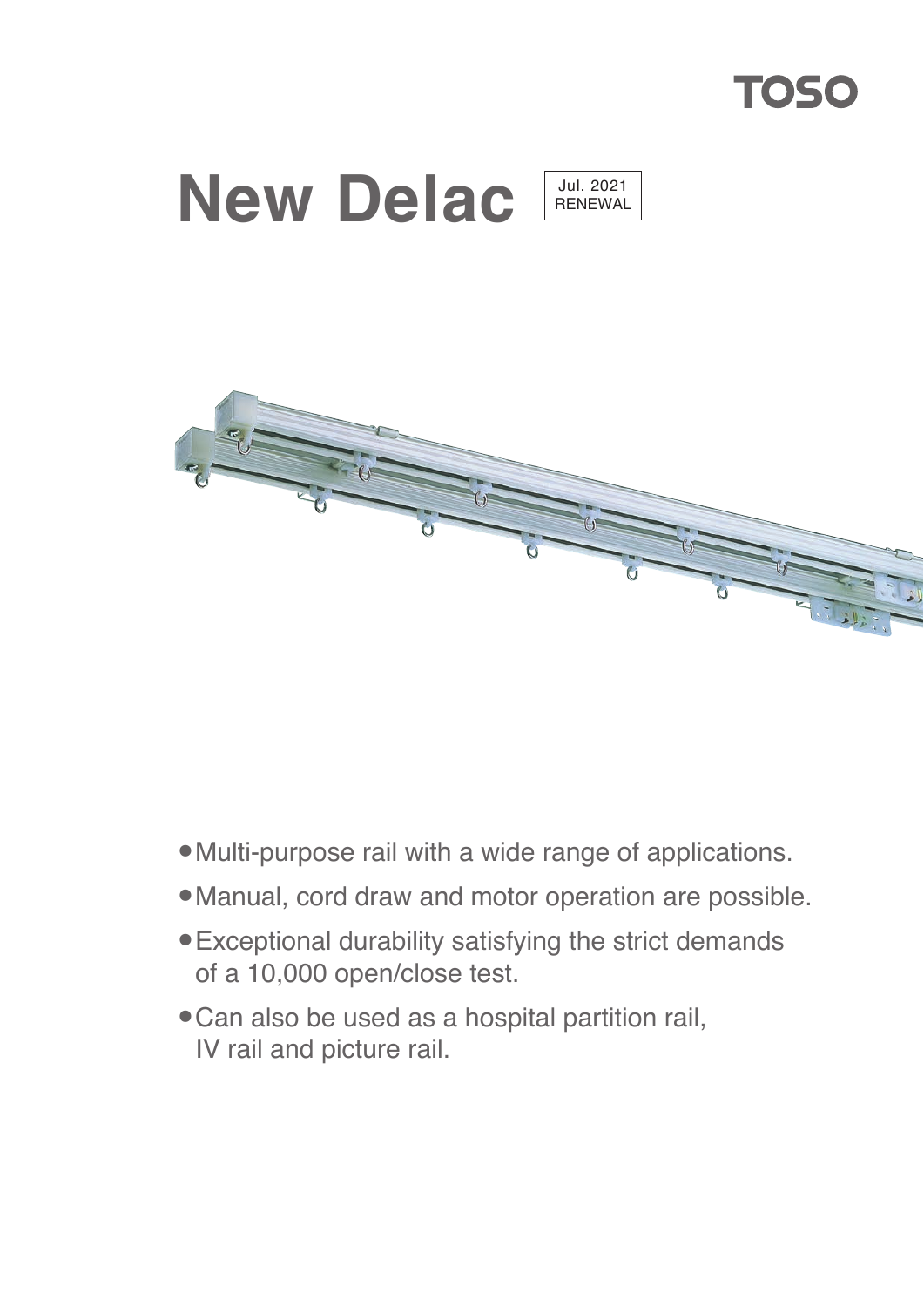#### New Delac's Unique Features and Applications

### **Using the Overlap MG Carrier for Hand provides better light shielding.**

The Overlap MG Carrier effectively prevents unwanted light from streaming into a room. Light is kept out even where the curtains overlap in the middle. And the rollers run very smoothly.



\*Perfect light shielding may not be possible depending on the type of window and installation method. Please consult a specialist when designing window covering for a darkroom or photo lab.

### **Use an IV Roller for an IV Rail.**

New Delac's exceptional durability and safety make it ideal for use as an IV Rail in hospitals and other medical institutions. The IV Rollers are also designed to lock under the weight of an IV bottle. And the wheel parts are made of a special resin to effectively reduce sliding noise.



# **For Wave Style**



- The Wave Style creates a feeling of naturally flowing fabric.
- The curtains are draped in gentle waves about 1.5–2.2 times the width<br>of window resulting in a continuity of pattern and toxture. of window, resulting in a continuity of pattern and texture.
- There is a natural wave in the curtains at intervals of 80 mm (3.2″).
- With its tape and accessories, it creates natural, elegant symmetrical waves.

\*Pleating cord keeps waves evenly shaped, making the curtain rich and stylish. \*For more details about Wave Style, please refer to the catalog "New Delac with Wave Style Components".



## **NT Bracket convenient when there is insufficient vertical space for installation.**

This bracket is convenient when there is insufficient vertical space for bracket installation. It is firmly secured with just two screws.

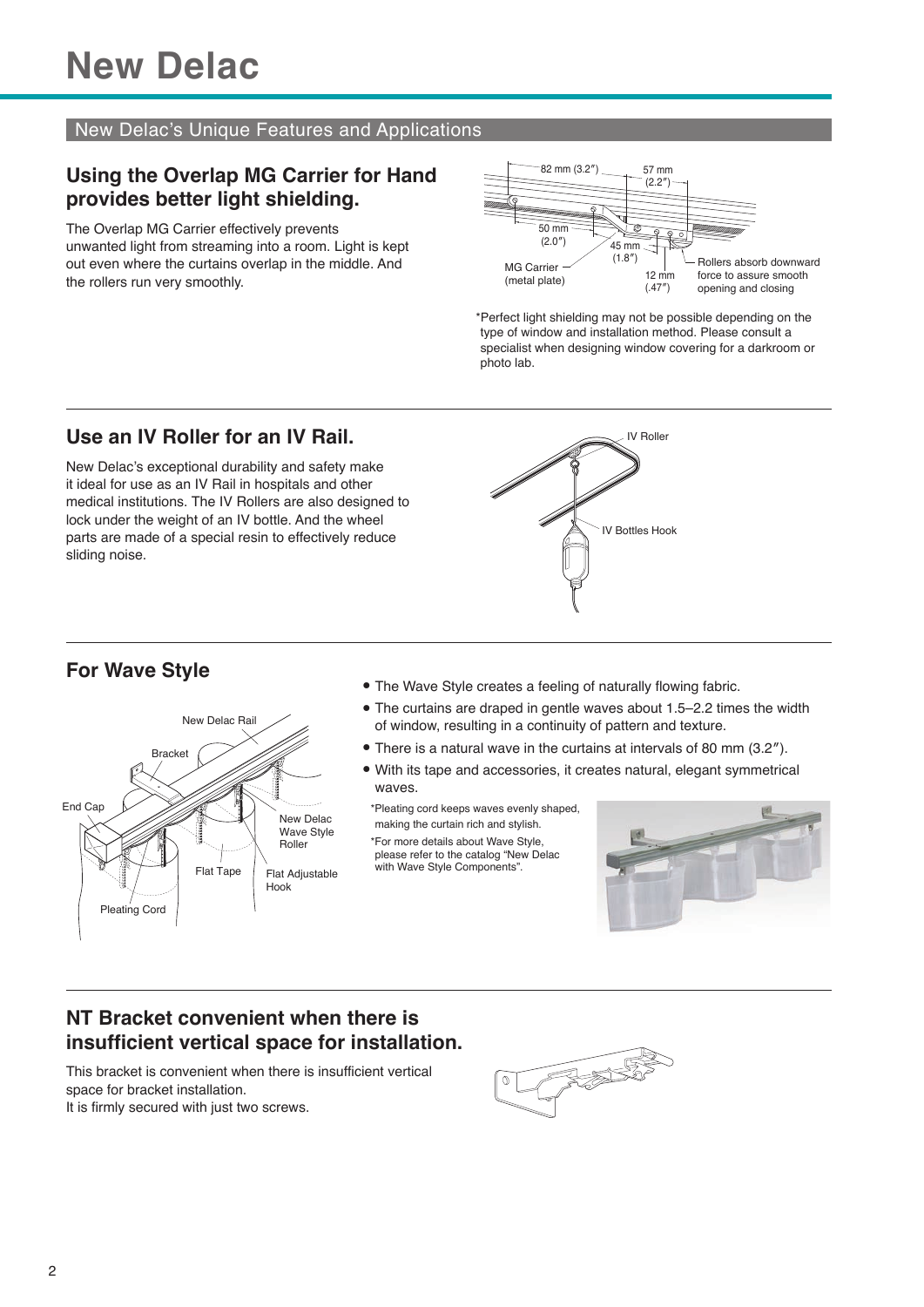## **Brackets with a temporary hook makes installation easier.**

#### **(Excluding Extra Brackets)**

This bracket holds a rail while allowing you to adjust a rail position. Once you finish adjusting a position, simply snap the rail into the bracket to secure firmly.  $\frac{1}{2}$  Temporary



## **Smooth opening and closing with separate grooves for rollers and traverse cord.**

Installation is easy and the cord is located in a groove to prevent it from becoming entangled with the rollers. The smooth-running rollers also assure easy opening and closing. The smooth-running rollers also assure easy opening and closing.



## **Partitioning is flexible, by using the Last-in Intermediate Stop**

Last-in Intermediate Stop is usable both fix and open/close the curtain.





Curtain hook is fixed by turning the hole toward the front.



When the hole is turned sideways, MG Carrier can be attracted.

## **Can also be used with a Curtain Motor. (Powerful Series)**

Exceptionally convenient for opening and closing wide curtains, curtains installed in a high location, and heavy curtains.

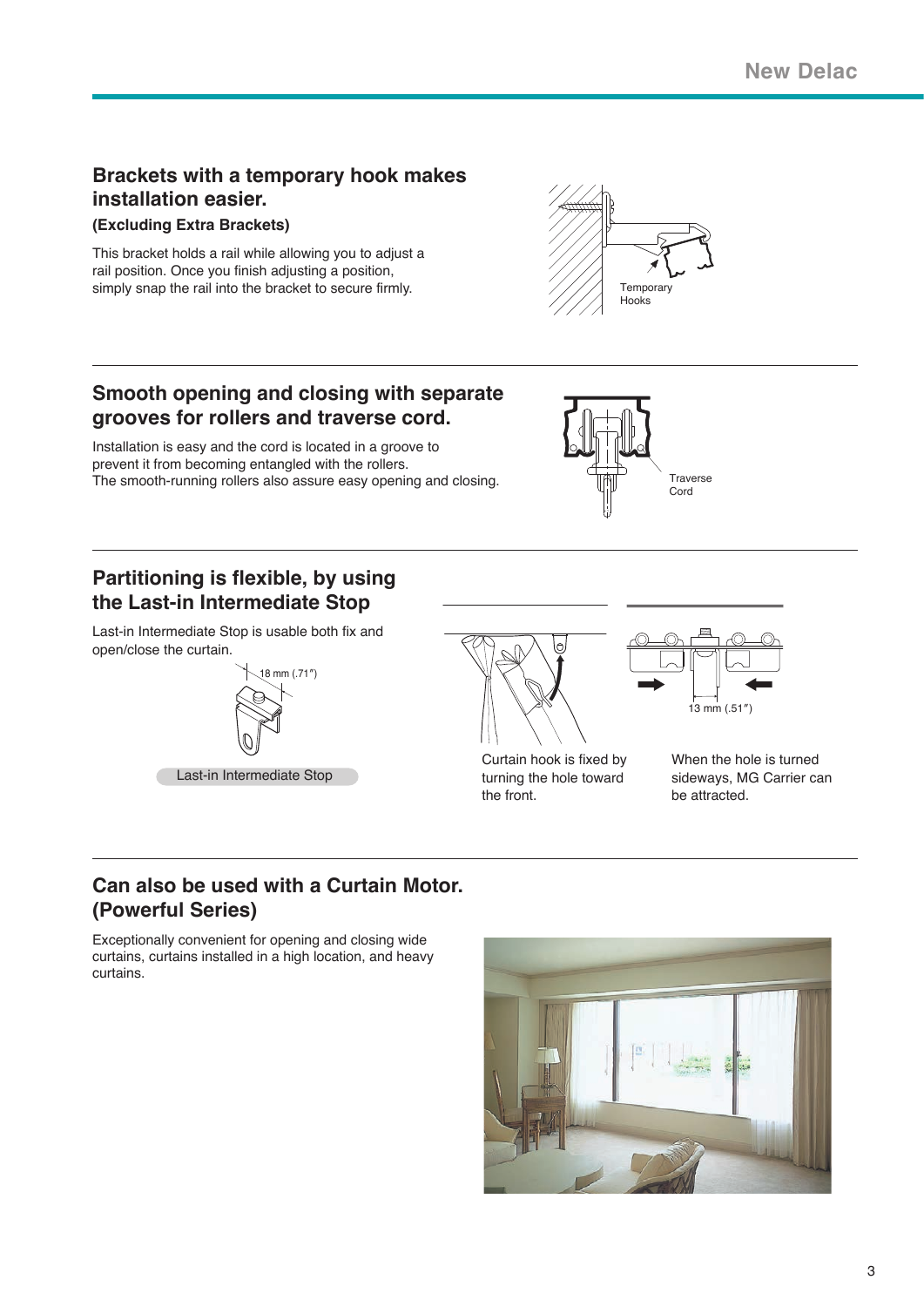## Materials and Finishes

|      | Parts        | Material                             | Finish             |  |                | Parts           | Material          | Finish |  |
|------|--------------|--------------------------------------|--------------------|--|----------------|-----------------|-------------------|--------|--|
|      | Silver       |                                      | Alumite            |  |                | Plate           | Hard polyethylene |        |  |
|      | Umber        |                                      | Alumite umber      |  | Roller         | Wheel           | Hard polyethylene |        |  |
| Rail | <b>Black</b> | Aluminum alloy<br>extrusion material | Alumite black      |  | Oval ring      | Stainless steel |                   |        |  |
|      | White        |                                      | Alumite white      |  |                | Body            | Nylon             |        |  |
|      | Warm white   |                                      | Alumite warm white |  | End Cap        | Oval ring       | Stainless steel   |        |  |
|      |              |                                      |                    |  | <b>Bracket</b> | Body            | <b>Steel</b>      |        |  |
|      |              |                                      |                    |  |                | Hook            | Acetal resin      |        |  |

#### Bracket Installation Interval and Allowable Curtain Load



#### **Installation Dimensions**



100 mm (3.9″)

 $(.59")$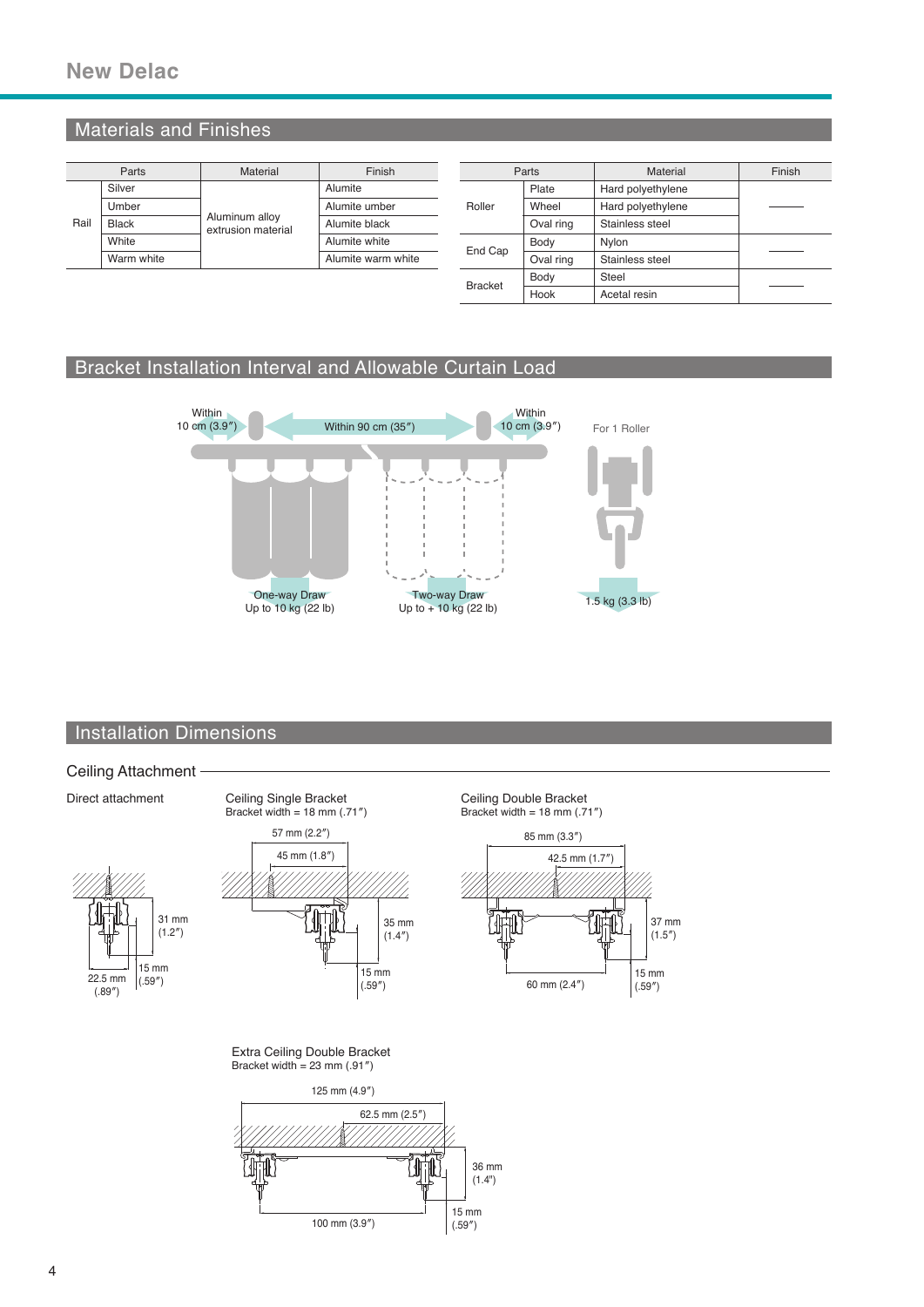### **Installation Dimensions**

#### Wall Attachment



Single Bracket Bracket width = 19 mm (.75″)





Extra Double Bracket Bracket width =  $25$  mm  $(.98'')$ 



Extra Single Bracket Bracket width =  $24$  mm  $(.94'')$ 



NT Double Bracket

Bracket width =  $44$  mm  $(1.7<sup>n</sup>)$ 





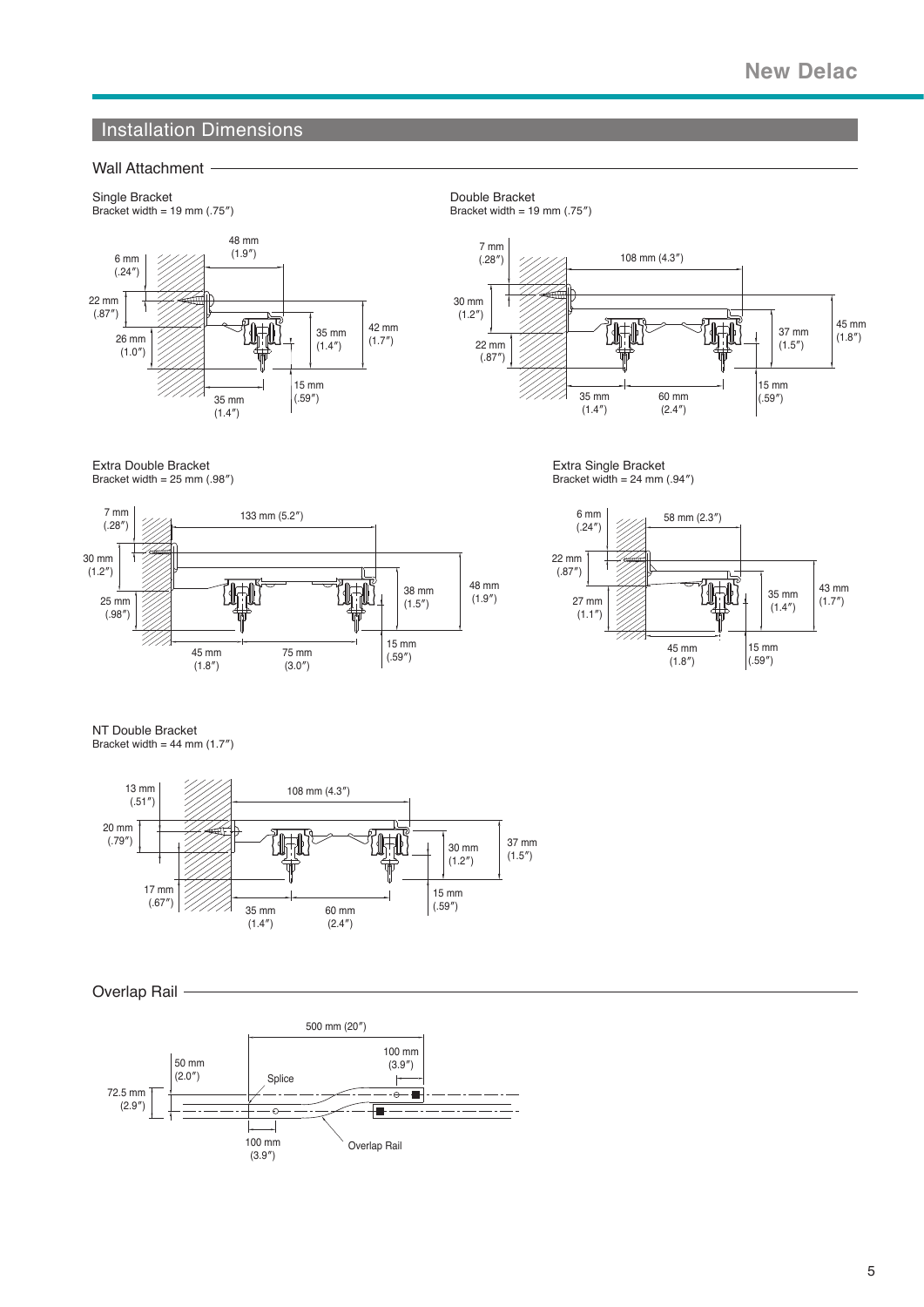#### New Delac Rails





|                                     | Product Code                                              |              |              |          |            |          |  |
|-------------------------------------|-----------------------------------------------------------|--------------|--------------|----------|------------|----------|--|
|                                     | Silver                                                    | <b>Umber</b> | <b>Black</b> | White    | Warm white |          |  |
| 1.82 m $(72'')$                     | 00210120                                                  | 00210036     | 30010561     | 00210346 | 00210226   |          |  |
| $2.00 \text{ m}$ (79")              |                                                           | 00210121     | 00210038     | 30010562 | 00210347   |          |  |
| $2.73$ m $(107")$                   |                                                           | 00210122     | 00210039     | 30010563 | 00210348   | 00210228 |  |
| $3.00 \text{ m}$ (118")             | 00210123                                                  | 00210040     | 30010564     | 00210349 | 00210229   |          |  |
| $3.64 \text{ m}$ (143")             |                                                           | 00210124     | 00210047     |          | 00210350   | 00210230 |  |
| $4.00 \text{ m}$ (157")             |                                                           | 00210125     | 00210048     |          | 00210351   | 00210231 |  |
| Curved Rail                         | $0.40$ m $\times$ 0.40 m (16" $\times$ 16")               | 00210126     | 00210045     | 30010565 |            | 00210232 |  |
| $(180 \text{ mmR} / 7.1 \text{ m})$ | $1.00 \text{ m} \times 1.00 \text{ m} (39'' \times 39'')$ | 00210035     | 00210046     | 30010566 |            | 00210233 |  |
| Overlap Rail 0.50 m (20")           | 00210208                                                  | 00210043     | 30010567     |          | 00210234   |          |  |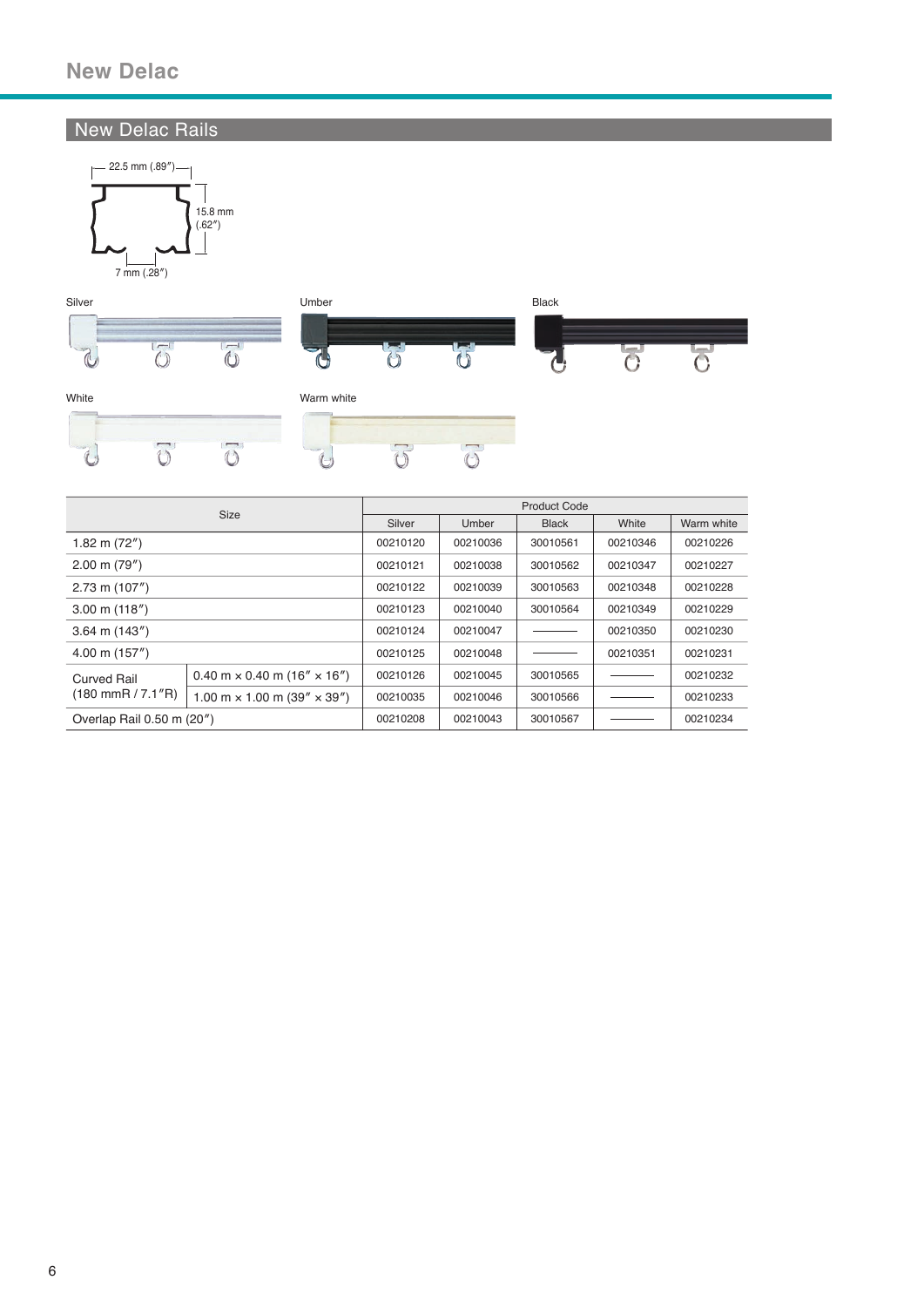# **New Delac New Delac**

Product Code

00210105

00210198

30010578

00210199

00210134

30009046

00210010 00210086 30010572

00530063

#### New Delac Parts

| Roller<br>Silver<br>00210213<br>Single Bracket<br>Overhead Hanger<br>(8 pieces per strip)<br>00210027<br>00210214<br>Natural<br>Umber<br><b>Black</b><br>30010574<br><b>MG Carrier</b><br>White<br>00210324<br>Warm<br><b>Brackets</b><br>00210054<br>00210215<br>Natural<br>white<br><b>Wall Bracket</b><br>Extra Single Bracket<br>Silver<br>00210012<br>00210084<br>Umber<br>One-way<br><b>MG Carrier</b><br>White<br>00210053<br>30011802<br>Natural<br>Warm<br>00210155<br>white<br>Double Bracket<br><b>NN Roller</b><br>Silver<br>00210216<br>00210008<br>(for last-in)<br>End Cap<br>00210217<br>Umber<br>Noiseless Roller<br><b>Black</b><br>30010575<br>(8 pieces per strip)<br>00210188<br>Natural<br>White<br>00210325<br>Warm<br>End Stop B<br>00210218<br>white<br>Noiseless<br>NT Double Bracket<br>00210222<br>Silver<br><b>MG Carrier</b><br>Natural<br>00210189<br>Umber<br>00210223<br>Warm<br>00210224<br><b>Brackets</b><br><b>Noiseless</b><br>Rollers<br>white<br>End Caps<br>One-way<br><b>Extra Double</b><br>00210190<br>00210109<br>Natural<br>Silver<br><b>MG Carrier</b><br><b>Bracket</b><br>Umber<br>00210082<br>New Delac<br>White<br>30011801<br>Wave Style Roller Set<br>Warm<br>00210157<br>(100 m)<br>white<br>Intermediate Stop<br>Ceiling Single<br>Silver<br>00210191<br><b>Bracket</b><br>00210192<br>Umber<br>Roller<br>00210355<br>$(1,250 \text{ pcs})$<br>30010576<br><b>Black</b><br>White<br>00210326<br>80 mm (3.2"<br>ৰ্জী<br>Warm<br>00210193<br>white<br><b>Pleating Cord</b><br>Ceiling Double<br>Silver<br>00210219<br>$(100 \text{ m})$<br><b>Bracket</b><br>00210220<br>Umber<br>Soundproof Packing<br><b>Black</b><br>30010577<br>Silence effect improves<br>00210023<br>together it with<br>White<br>00210327<br>Noiseless Roller.<br>Warm<br>00210221<br>Overlap MG Carrier<br>white<br>for Hand<br><b>Extra Ceiling Double</b><br>Silver<br>00210107<br><b>Bracket</b><br>Umber<br>00210196<br>00210006<br><b>147 mm (5.8)</b><br>White<br>00210353<br>Warm<br>00210197<br>$(*1)$<br>white |  | <b>Product Name</b> |  | Product Code |  | <b>Product Name</b> | Product Code |  | <b>Product Name</b>                       |               |
|------------------------------------------------------------------------------------------------------------------------------------------------------------------------------------------------------------------------------------------------------------------------------------------------------------------------------------------------------------------------------------------------------------------------------------------------------------------------------------------------------------------------------------------------------------------------------------------------------------------------------------------------------------------------------------------------------------------------------------------------------------------------------------------------------------------------------------------------------------------------------------------------------------------------------------------------------------------------------------------------------------------------------------------------------------------------------------------------------------------------------------------------------------------------------------------------------------------------------------------------------------------------------------------------------------------------------------------------------------------------------------------------------------------------------------------------------------------------------------------------------------------------------------------------------------------------------------------------------------------------------------------------------------------------------------------------------------------------------------------------------------------------------------------------------------------------------------------------------------------------------------------------------------------------------------------------------------------------------------------------------------------------------------------------------|--|---------------------|--|--------------|--|---------------------|--------------|--|-------------------------------------------|---------------|
|                                                                                                                                                                                                                                                                                                                                                                                                                                                                                                                                                                                                                                                                                                                                                                                                                                                                                                                                                                                                                                                                                                                                                                                                                                                                                                                                                                                                                                                                                                                                                                                                                                                                                                                                                                                                                                                                                                                                                                                                                                                      |  |                     |  |              |  |                     |              |  |                                           | Silver        |
|                                                                                                                                                                                                                                                                                                                                                                                                                                                                                                                                                                                                                                                                                                                                                                                                                                                                                                                                                                                                                                                                                                                                                                                                                                                                                                                                                                                                                                                                                                                                                                                                                                                                                                                                                                                                                                                                                                                                                                                                                                                      |  |                     |  |              |  |                     |              |  |                                           | Umber         |
|                                                                                                                                                                                                                                                                                                                                                                                                                                                                                                                                                                                                                                                                                                                                                                                                                                                                                                                                                                                                                                                                                                                                                                                                                                                                                                                                                                                                                                                                                                                                                                                                                                                                                                                                                                                                                                                                                                                                                                                                                                                      |  |                     |  |              |  |                     |              |  |                                           |               |
|                                                                                                                                                                                                                                                                                                                                                                                                                                                                                                                                                                                                                                                                                                                                                                                                                                                                                                                                                                                                                                                                                                                                                                                                                                                                                                                                                                                                                                                                                                                                                                                                                                                                                                                                                                                                                                                                                                                                                                                                                                                      |  |                     |  |              |  |                     |              |  |                                           | <b>Black</b>  |
|                                                                                                                                                                                                                                                                                                                                                                                                                                                                                                                                                                                                                                                                                                                                                                                                                                                                                                                                                                                                                                                                                                                                                                                                                                                                                                                                                                                                                                                                                                                                                                                                                                                                                                                                                                                                                                                                                                                                                                                                                                                      |  |                     |  |              |  |                     |              |  |                                           | Warm<br>white |
|                                                                                                                                                                                                                                                                                                                                                                                                                                                                                                                                                                                                                                                                                                                                                                                                                                                                                                                                                                                                                                                                                                                                                                                                                                                                                                                                                                                                                                                                                                                                                                                                                                                                                                                                                                                                                                                                                                                                                                                                                                                      |  |                     |  |              |  |                     |              |  |                                           | Silver        |
|                                                                                                                                                                                                                                                                                                                                                                                                                                                                                                                                                                                                                                                                                                                                                                                                                                                                                                                                                                                                                                                                                                                                                                                                                                                                                                                                                                                                                                                                                                                                                                                                                                                                                                                                                                                                                                                                                                                                                                                                                                                      |  |                     |  |              |  |                     |              |  |                                           | Umber         |
|                                                                                                                                                                                                                                                                                                                                                                                                                                                                                                                                                                                                                                                                                                                                                                                                                                                                                                                                                                                                                                                                                                                                                                                                                                                                                                                                                                                                                                                                                                                                                                                                                                                                                                                                                                                                                                                                                                                                                                                                                                                      |  |                     |  |              |  |                     |              |  |                                           | <b>Black</b>  |
|                                                                                                                                                                                                                                                                                                                                                                                                                                                                                                                                                                                                                                                                                                                                                                                                                                                                                                                                                                                                                                                                                                                                                                                                                                                                                                                                                                                                                                                                                                                                                                                                                                                                                                                                                                                                                                                                                                                                                                                                                                                      |  |                     |  |              |  |                     |              |  |                                           | White         |
|                                                                                                                                                                                                                                                                                                                                                                                                                                                                                                                                                                                                                                                                                                                                                                                                                                                                                                                                                                                                                                                                                                                                                                                                                                                                                                                                                                                                                                                                                                                                                                                                                                                                                                                                                                                                                                                                                                                                                                                                                                                      |  |                     |  |              |  |                     |              |  |                                           | Warm<br>white |
|                                                                                                                                                                                                                                                                                                                                                                                                                                                                                                                                                                                                                                                                                                                                                                                                                                                                                                                                                                                                                                                                                                                                                                                                                                                                                                                                                                                                                                                                                                                                                                                                                                                                                                                                                                                                                                                                                                                                                                                                                                                      |  |                     |  |              |  |                     |              |  |                                           | Natural       |
|                                                                                                                                                                                                                                                                                                                                                                                                                                                                                                                                                                                                                                                                                                                                                                                                                                                                                                                                                                                                                                                                                                                                                                                                                                                                                                                                                                                                                                                                                                                                                                                                                                                                                                                                                                                                                                                                                                                                                                                                                                                      |  |                     |  |              |  |                     |              |  |                                           | Umber         |
|                                                                                                                                                                                                                                                                                                                                                                                                                                                                                                                                                                                                                                                                                                                                                                                                                                                                                                                                                                                                                                                                                                                                                                                                                                                                                                                                                                                                                                                                                                                                                                                                                                                                                                                                                                                                                                                                                                                                                                                                                                                      |  |                     |  |              |  |                     |              |  |                                           | <b>Black</b>  |
|                                                                                                                                                                                                                                                                                                                                                                                                                                                                                                                                                                                                                                                                                                                                                                                                                                                                                                                                                                                                                                                                                                                                                                                                                                                                                                                                                                                                                                                                                                                                                                                                                                                                                                                                                                                                                                                                                                                                                                                                                                                      |  |                     |  |              |  |                     |              |  |                                           | Natural       |
|                                                                                                                                                                                                                                                                                                                                                                                                                                                                                                                                                                                                                                                                                                                                                                                                                                                                                                                                                                                                                                                                                                                                                                                                                                                                                                                                                                                                                                                                                                                                                                                                                                                                                                                                                                                                                                                                                                                                                                                                                                                      |  |                     |  |              |  |                     |              |  |                                           | Umber         |
|                                                                                                                                                                                                                                                                                                                                                                                                                                                                                                                                                                                                                                                                                                                                                                                                                                                                                                                                                                                                                                                                                                                                                                                                                                                                                                                                                                                                                                                                                                                                                                                                                                                                                                                                                                                                                                                                                                                                                                                                                                                      |  |                     |  |              |  |                     |              |  |                                           | <b>Black</b>  |
|                                                                                                                                                                                                                                                                                                                                                                                                                                                                                                                                                                                                                                                                                                                                                                                                                                                                                                                                                                                                                                                                                                                                                                                                                                                                                                                                                                                                                                                                                                                                                                                                                                                                                                                                                                                                                                                                                                                                                                                                                                                      |  |                     |  |              |  |                     |              |  |                                           | White         |
|                                                                                                                                                                                                                                                                                                                                                                                                                                                                                                                                                                                                                                                                                                                                                                                                                                                                                                                                                                                                                                                                                                                                                                                                                                                                                                                                                                                                                                                                                                                                                                                                                                                                                                                                                                                                                                                                                                                                                                                                                                                      |  |                     |  |              |  |                     |              |  |                                           | Warm<br>white |
|                                                                                                                                                                                                                                                                                                                                                                                                                                                                                                                                                                                                                                                                                                                                                                                                                                                                                                                                                                                                                                                                                                                                                                                                                                                                                                                                                                                                                                                                                                                                                                                                                                                                                                                                                                                                                                                                                                                                                                                                                                                      |  |                     |  |              |  |                     |              |  | Last-in Intermediate Stop<br>18 mm (.71") |               |
|                                                                                                                                                                                                                                                                                                                                                                                                                                                                                                                                                                                                                                                                                                                                                                                                                                                                                                                                                                                                                                                                                                                                                                                                                                                                                                                                                                                                                                                                                                                                                                                                                                                                                                                                                                                                                                                                                                                                                                                                                                                      |  |                     |  |              |  |                     |              |  |                                           |               |
|                                                                                                                                                                                                                                                                                                                                                                                                                                                                                                                                                                                                                                                                                                                                                                                                                                                                                                                                                                                                                                                                                                                                                                                                                                                                                                                                                                                                                                                                                                                                                                                                                                                                                                                                                                                                                                                                                                                                                                                                                                                      |  |                     |  |              |  |                     |              |  |                                           |               |
|                                                                                                                                                                                                                                                                                                                                                                                                                                                                                                                                                                                                                                                                                                                                                                                                                                                                                                                                                                                                                                                                                                                                                                                                                                                                                                                                                                                                                                                                                                                                                                                                                                                                                                                                                                                                                                                                                                                                                                                                                                                      |  |                     |  |              |  |                     |              |  |                                           |               |
|                                                                                                                                                                                                                                                                                                                                                                                                                                                                                                                                                                                                                                                                                                                                                                                                                                                                                                                                                                                                                                                                                                                                                                                                                                                                                                                                                                                                                                                                                                                                                                                                                                                                                                                                                                                                                                                                                                                                                                                                                                                      |  |                     |  |              |  |                     |              |  |                                           |               |
|                                                                                                                                                                                                                                                                                                                                                                                                                                                                                                                                                                                                                                                                                                                                                                                                                                                                                                                                                                                                                                                                                                                                                                                                                                                                                                                                                                                                                                                                                                                                                                                                                                                                                                                                                                                                                                                                                                                                                                                                                                                      |  |                     |  |              |  |                     |              |  |                                           |               |
|                                                                                                                                                                                                                                                                                                                                                                                                                                                                                                                                                                                                                                                                                                                                                                                                                                                                                                                                                                                                                                                                                                                                                                                                                                                                                                                                                                                                                                                                                                                                                                                                                                                                                                                                                                                                                                                                                                                                                                                                                                                      |  |                     |  |              |  |                     |              |  | Return Aids for End Stop                  |               |
|                                                                                                                                                                                                                                                                                                                                                                                                                                                                                                                                                                                                                                                                                                                                                                                                                                                                                                                                                                                                                                                                                                                                                                                                                                                                                                                                                                                                                                                                                                                                                                                                                                                                                                                                                                                                                                                                                                                                                                                                                                                      |  |                     |  |              |  |                     |              |  |                                           |               |
|                                                                                                                                                                                                                                                                                                                                                                                                                                                                                                                                                                                                                                                                                                                                                                                                                                                                                                                                                                                                                                                                                                                                                                                                                                                                                                                                                                                                                                                                                                                                                                                                                                                                                                                                                                                                                                                                                                                                                                                                                                                      |  |                     |  |              |  |                     |              |  |                                           |               |
|                                                                                                                                                                                                                                                                                                                                                                                                                                                                                                                                                                                                                                                                                                                                                                                                                                                                                                                                                                                                                                                                                                                                                                                                                                                                                                                                                                                                                                                                                                                                                                                                                                                                                                                                                                                                                                                                                                                                                                                                                                                      |  |                     |  |              |  |                     |              |  |                                           |               |
|                                                                                                                                                                                                                                                                                                                                                                                                                                                                                                                                                                                                                                                                                                                                                                                                                                                                                                                                                                                                                                                                                                                                                                                                                                                                                                                                                                                                                                                                                                                                                                                                                                                                                                                                                                                                                                                                                                                                                                                                                                                      |  |                     |  |              |  |                     |              |  |                                           |               |
|                                                                                                                                                                                                                                                                                                                                                                                                                                                                                                                                                                                                                                                                                                                                                                                                                                                                                                                                                                                                                                                                                                                                                                                                                                                                                                                                                                                                                                                                                                                                                                                                                                                                                                                                                                                                                                                                                                                                                                                                                                                      |  |                     |  |              |  |                     |              |  |                                           |               |
|                                                                                                                                                                                                                                                                                                                                                                                                                                                                                                                                                                                                                                                                                                                                                                                                                                                                                                                                                                                                                                                                                                                                                                                                                                                                                                                                                                                                                                                                                                                                                                                                                                                                                                                                                                                                                                                                                                                                                                                                                                                      |  |                     |  |              |  |                     |              |  |                                           |               |
|                                                                                                                                                                                                                                                                                                                                                                                                                                                                                                                                                                                                                                                                                                                                                                                                                                                                                                                                                                                                                                                                                                                                                                                                                                                                                                                                                                                                                                                                                                                                                                                                                                                                                                                                                                                                                                                                                                                                                                                                                                                      |  |                     |  |              |  |                     |              |  |                                           |               |
|                                                                                                                                                                                                                                                                                                                                                                                                                                                                                                                                                                                                                                                                                                                                                                                                                                                                                                                                                                                                                                                                                                                                                                                                                                                                                                                                                                                                                                                                                                                                                                                                                                                                                                                                                                                                                                                                                                                                                                                                                                                      |  |                     |  |              |  |                     |              |  |                                           |               |
|                                                                                                                                                                                                                                                                                                                                                                                                                                                                                                                                                                                                                                                                                                                                                                                                                                                                                                                                                                                                                                                                                                                                                                                                                                                                                                                                                                                                                                                                                                                                                                                                                                                                                                                                                                                                                                                                                                                                                                                                                                                      |  |                     |  |              |  |                     |              |  |                                           |               |
|                                                                                                                                                                                                                                                                                                                                                                                                                                                                                                                                                                                                                                                                                                                                                                                                                                                                                                                                                                                                                                                                                                                                                                                                                                                                                                                                                                                                                                                                                                                                                                                                                                                                                                                                                                                                                                                                                                                                                                                                                                                      |  |                     |  |              |  |                     |              |  |                                           |               |
|                                                                                                                                                                                                                                                                                                                                                                                                                                                                                                                                                                                                                                                                                                                                                                                                                                                                                                                                                                                                                                                                                                                                                                                                                                                                                                                                                                                                                                                                                                                                                                                                                                                                                                                                                                                                                                                                                                                                                                                                                                                      |  |                     |  |              |  |                     |              |  |                                           |               |

\*1 For a curved rail, use with a rail with a radius of 240 mm (9.4″) or more. A rail with a 180 mm (7.1″) radius can not be used.